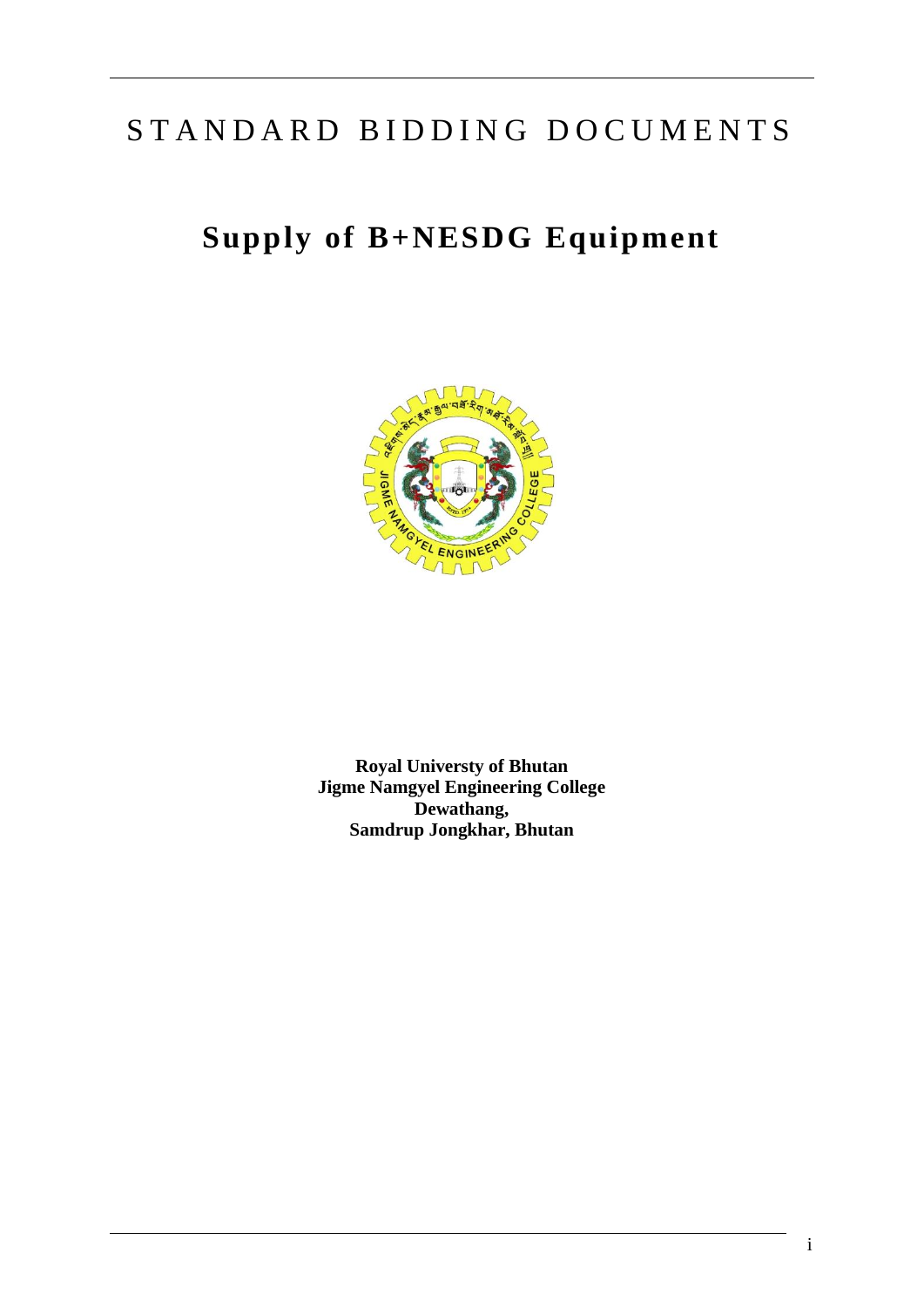Bidding Documents: **Supply of B+NESDG Equipment**

Procuring Agency: **Jigme Namgyel Engineering College, Dewathang**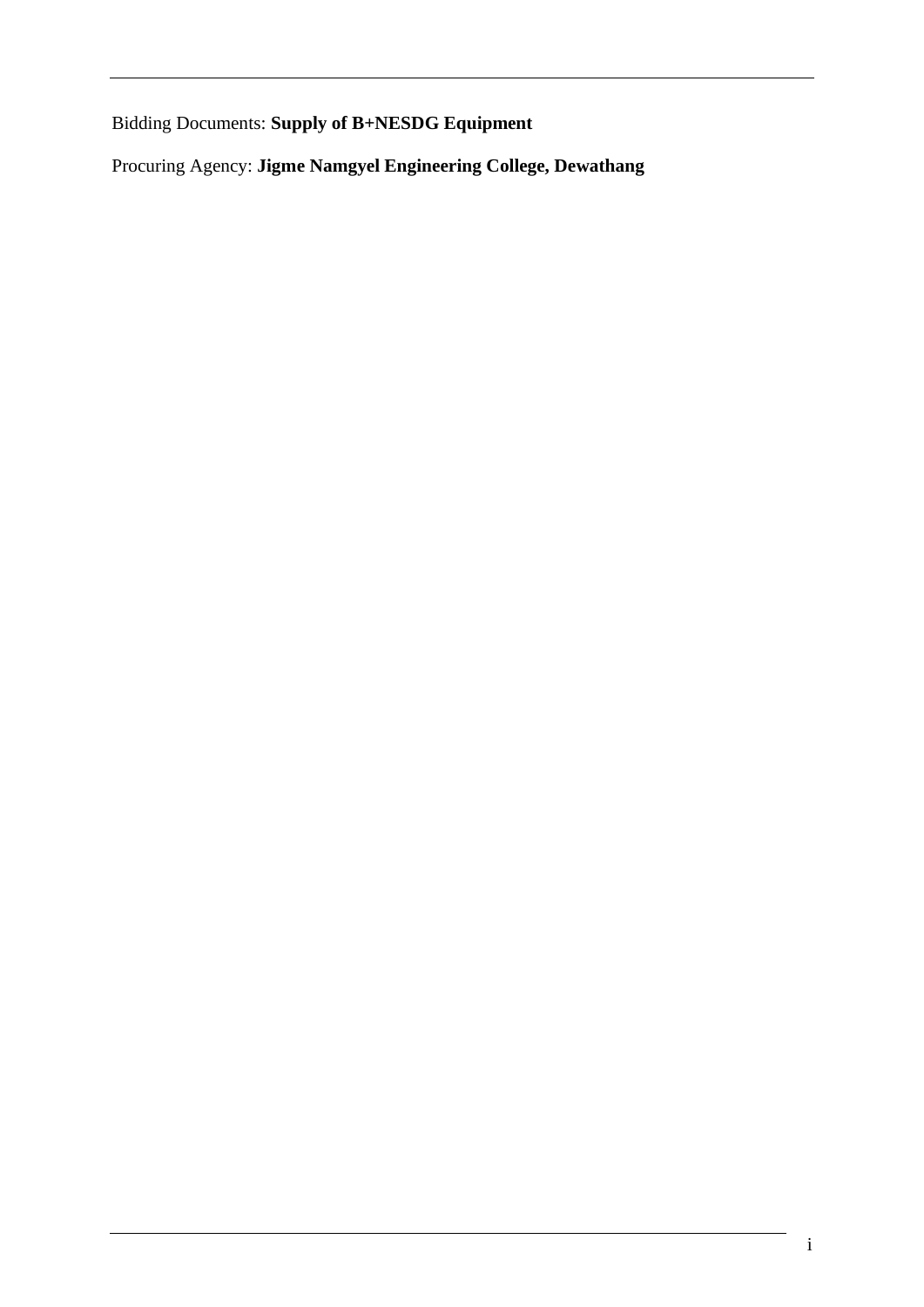### **Invitation for Quotation (IFQ)**

# Project title: **Supply of B+NESDG Equipment** Source of Funding: **Co-funded by the Erasmus+ Programme of the European Union** Contract Ref: **JNEC/Limited Tender – B+NESDG Equipment/2021-2022/**

#### Dear Sir/ Madam,

1. You are invited to submit your priced bid for the supply of the following items:

1. Server 2. Video conferencing equipment [*Information on technical specifications and required quantities are attached*]

- 2. The bidder(s) may quote for any or all items under this invitation. Each item shall be evaluated and contract awarded separately to the firm(s) offering the lowest evaluated price for each item.
- 3. The price quotation in the form attached may be submitted electronically at the following email address: [passangdendup.jnec@rub.edu.bt](mailto:passangdendup.jnec@rub.edu.bt)

Your quotation in the required format should be addressed and submitted to:

The President, Jigme Namgyel Engineering College, Dewathang, Samdrup Jongkhar, Bhutan.

4. The deadline for receipt of your quotation(s) by the purchaser at the indicated address

#### **13th May 2022 at 10:00 AM (BST)**

- 5. Bids must be accompanied by a bid securing declaration using the form 1.
	- i. The Bid Securing Declaration shall be valid for thirty (30) days beyond the bid validity period. In exceptional circumstances, prior to the expiration of the Bid validity period, the Employer may solicit the Bidder's consent to an extension of the Bid validity period. The request and responses shall be made in writing. The validity of Bid Securing Declaration shall be suitably extended.
	- ii. Any bid not accompanied by a Bid-Securing Declaration shall be considered non-responsive.
	- iii. The Bid-Securing Declaration shall be executed: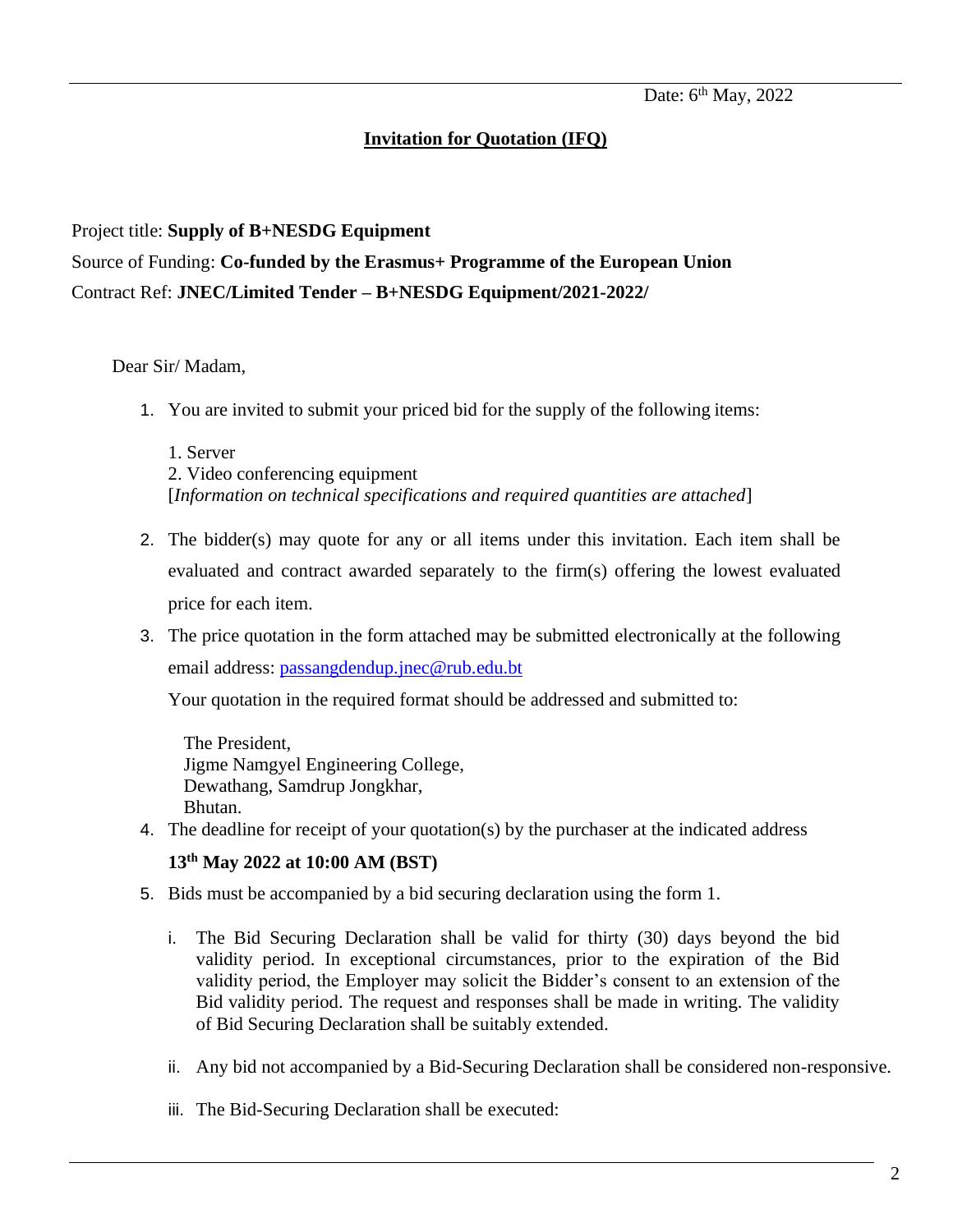- a) If the Bidder withdraws the Bid after Bid opening during the period of Bid validity.
- b) If the Bidder does not accept the correction of the Bid price as Clause per 7 (b) (iii);
- c) In the case of a successful bidder, if the bidder fails within the specified time limit to sign the Agreement; or furnish the required Performance Security.
- iv. In case Bid Securing Declaration is executed, the bidder shall deposit the bid security of Nu. 2% of the quoted amount within 14 days from date of notification by Employer.
- v. In case the bidder fails to comply in accordance with (iv), bidder shall be excluded from being eligible for Bidding or submitting Bid in any tender with the Employer for a period of two years.
- 6. Quotation by emails (**are)** acceptable.
- 7. The quotation should be submitted as per the following instructions and in accordance with the attached Contract. The attached Terms and Conditions of Supply is an integral part of the Contract.
	- a) PRICE: all prices shall be quoted in Ngultrum. The quoted price shall be inclusive of all related costs including taxes, duties and other levies to the final place of delivery. The final place of delivery is Jigme Namgyel Engineering College, Dewathang.
	- b) EVALUATION OF QUOTATION: offers determined to be substantially responsive to the technical specifications will be evaluated by comparison of their quoted prices. In evaluating the quotations, the purchaser will determine for each quotation the evaluated price by adjusting the priced quotation by making any correction for any arithmetical errors as follows;
		- i. where there is a discrepancy between amounts in figures and in words, the amount in words will govern;
		- ii. where there is discrepancy between the unit rate and the line item total resulting from multiplying the unit rate by the quantity, the unit rate as quoted shall govern unless in the opinion of the Employer there is an obviously gross misplacement of the decimal point in the unit rate, in which case the line item total as quoted shall govern, and the unit rate shall be corrected.
		- iii. if the supplier refuses to accept the correction, this quotation will be rejected and the bid security shall be forfeited.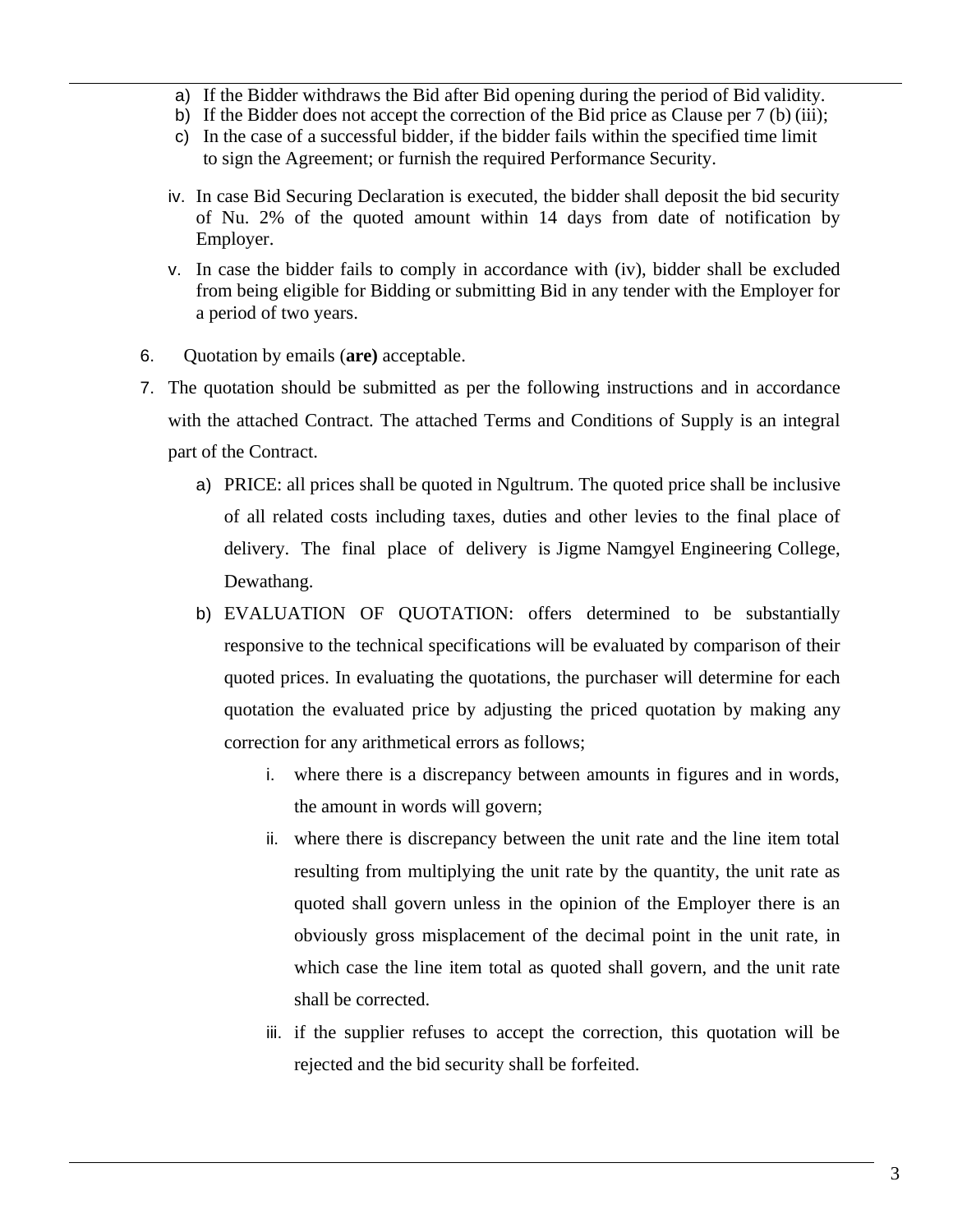- c) AWARD OF PURCHASE ORDER: the award will be made to the bidder who is offering the lowest evaluated price that meets the specifications. The successful bidder will sign a contract as per attached form-2 of contract and terms and conditions of supply.
- d) VALIDITY OF THE OFFERS: your quotation(s) shall be valid for a period of 6 months from the deadline for receipt of quotation(s).
- *8.* Further information can be obtained from:

The Administrative Officer, Jigme Namgyel Engineering College, Dewathang, Sadmrup Jongkhar, Bhutan. Email: [passangdendup.jnec@rub.edu.bt](mailto:passangdendup.jnec@rub.edu.bt) Contact No: 07260302

- 9. The *Jigme Namgyel Engineering College* has a budget allocation for the purchase of Goods and wishes to apply some of that allocation for the purchase of Goods for which this Request for Quotation is issued.
- 10. Depending on the final requirement, the purchaser may increase or decrease the quantities by fifteen percent (15%) of the purchase order.
- 11. The quotation(s) will be opened in the presence of bidders or their representatives who choose to attend at the specified venue and time.
- 12. The Purchaser is not bound to accept the lowest bid and reserves the right to accept or reject any or all the bids without assigning any reason whatsoever.
- **13.** The bidder whose bid is accepted will be notified of the award of contract by the Purchaser prior to expiration of the quotation validity period. The terms of the accepted offer shall be incorporated in the supply order **form- 5.**
- 14. Normal commercial warranty/guarantee shall be applicable to the supplied goods.
- 15. The ten (10) percent performance security shall be retained as security deposit and paid at the end of the warranty period (1 year) whichever is later after adjustment of dues if any.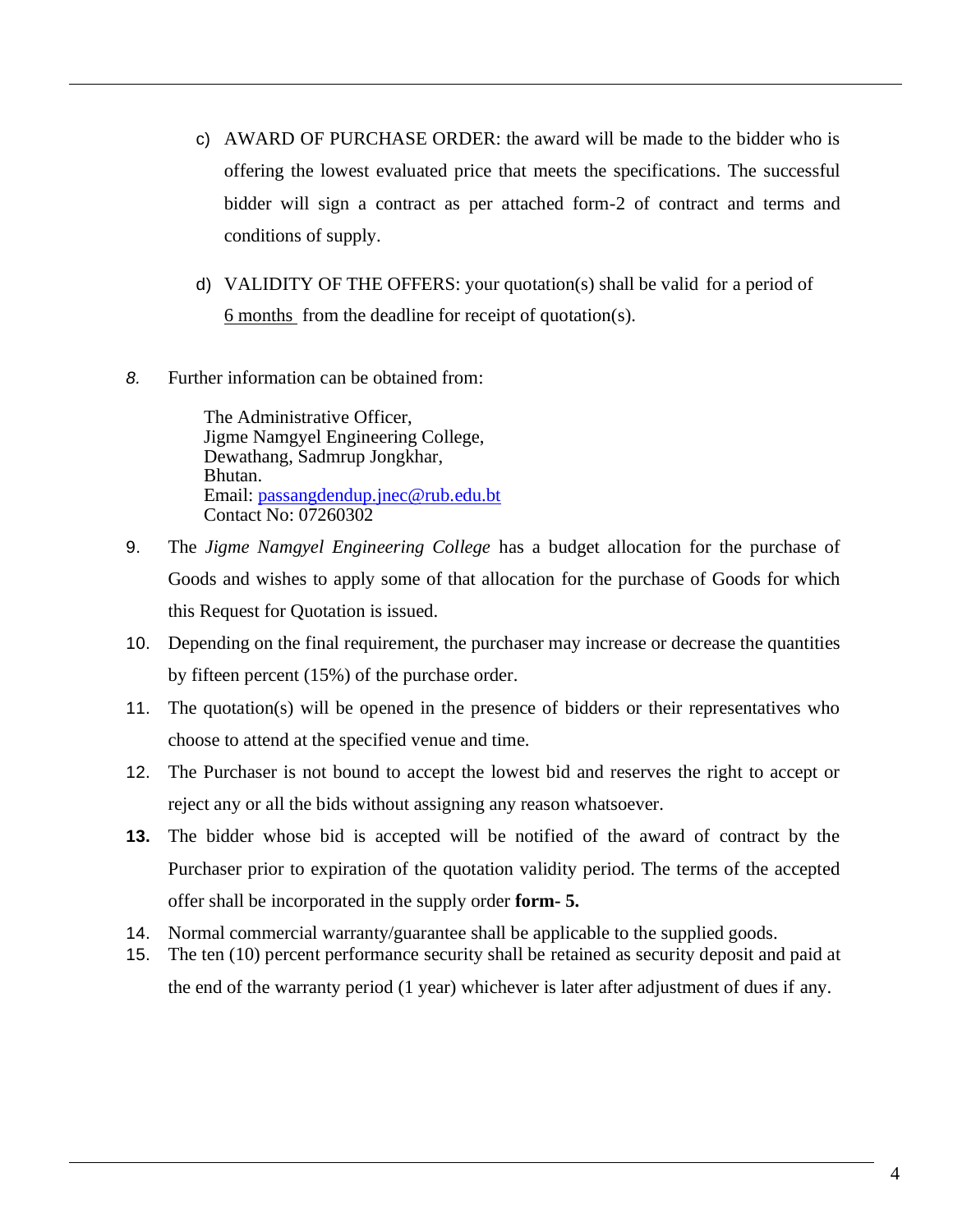## *Schedule of Items and Priced Quotation (bid form)*

*[Describe below the items, unit and quantity of the goods required].*

| S <sub>1</sub> | Item          | Descriptio                                                  | Unit | Qty | Unit     | Total  |
|----------------|---------------|-------------------------------------------------------------|------|-----|----------|--------|
|                |               | n &                                                         |      |     | Rate     | Amoun  |
|                |               | Details(minimum specifications                              |      |     | $(Nu)$ . | t(Nu.) |
|                |               | of goods to be supplied)                                    |      |     |          |        |
| 1              | Server        | Rack Server, 2nd Gen, Intel Xeon (3.5 Set)                  |      | 01  |          |        |
|                |               | GHz, 20 Core) Processor, 32GB                               |      |     |          |        |
|                |               | RAM, 2 Tera Storage OR equivalent                           |      |     |          |        |
|                | 2 Video       | Logitech Tap Large Room Rally Plus                          | Set  | 01  |          |        |
|                | conferencing  | (large                                                      |      |     |          |        |
|                | equipment set | Configuration-two speakers and dual                         |      |     |          |        |
|                |               | mics                                                        |      |     |          |        |
|                |               | with 55 inches smart TV screen, 4K                          |      |     |          |        |
|                |               | UHD and                                                     |      |     |          |        |
|                |               | HDMI support). Video Conference                             |      |     |          |        |
|                |               | Equipment                                                   |      |     |          |        |
|                |               | (Compact and integrated equipment                           |      |     |          |        |
|                |               | 4Κ                                                          |      |     |          |        |
|                |               | Camera) OR equivalent                                       |      |     |          |        |
|                |               | <b>Sub-Total for Supply of Goods</b>                        |      |     |          |        |
|                |               |                                                             |      |     |          |        |
|                |               | <b>Total Amount for Supply of Goods to Purchaser</b>        |      |     |          |        |
|                |               | (including all types of cost)                               |      |     |          |        |
|                |               |                                                             |      |     |          |        |
|                |               | Goods to be supplied to [Jigme Namgyel Engineering College, |      |     |          |        |
|                |               | Dewathang]                                                  |      |     |          |        |

| <b>Total Amount</b><br>in Nu. $(in$<br>words) | [insert the Total Amount for Supply of Goods including all related costs]. |
|-----------------------------------------------|----------------------------------------------------------------------------|
| Delivery period                               | Number of days from the date of issue of the Purchase Order by the         |
|                                               | Purchaser                                                                  |
| <b>Warranty Provided</b>                      | Months from date of supply or commissioning of the Goods.                  |

|                              | Supplier's Official Stamp |
|------------------------------|---------------------------|
| <b>Signature of Supplier</b> |                           |
|                              |                           |
| Name of Supplier             |                           |
|                              |                           |
| Date                         |                           |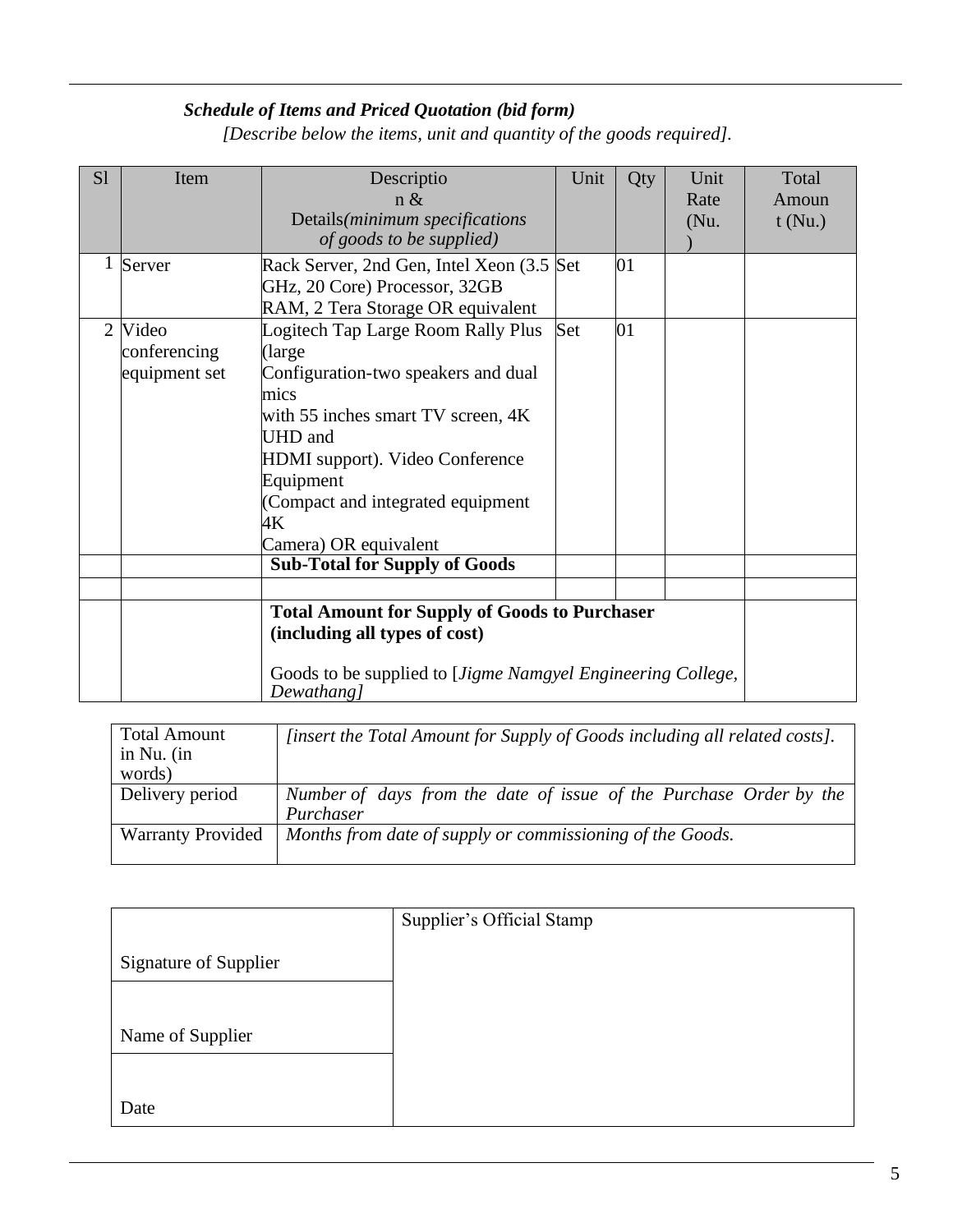*[The Supplier may attach copies of relevant brochures/catalogue for the goods to be supplied, which will give sufficient information to carry out effective evaluation]*

## *Technical Specification of the Goods Required*

| SI. | <b>Item</b>   | <b>Specification</b>                                                     |  |
|-----|---------------|--------------------------------------------------------------------------|--|
| No. |               |                                                                          |  |
|     | 1 Server      | Rack Server, 2nd Gen, Intel Xeon (3.5 GHz, 20 Core) Processor, 32GB RAM, |  |
|     |               | 2 Tera Storage OR equivalent                                             |  |
|     | 2 Video       | Logitech Tap Large Room Rally Plus (large                                |  |
|     | conferencing  | Configuration-two speakers and dual mics                                 |  |
|     | equipment set | with 55 inches smart TV screen, 4K UHD and                               |  |
|     |               | HDMI support). Video Conference Equipment                                |  |
|     |               | (Compact and integrated equipment $4K$                                   |  |
|     |               | Camera) OR equivalent                                                    |  |

The Supplier is required to mention make / model (as applicable) of the goods to be supplied and must attach the appropriate original printed literature / brochures for the various items listed.

|                              | Supplier's Stamp |
|------------------------------|------------------|
| <b>Signature of Supplier</b> |                  |
|                              |                  |
| Name of Supplier             |                  |
|                              |                  |
| Date                         |                  |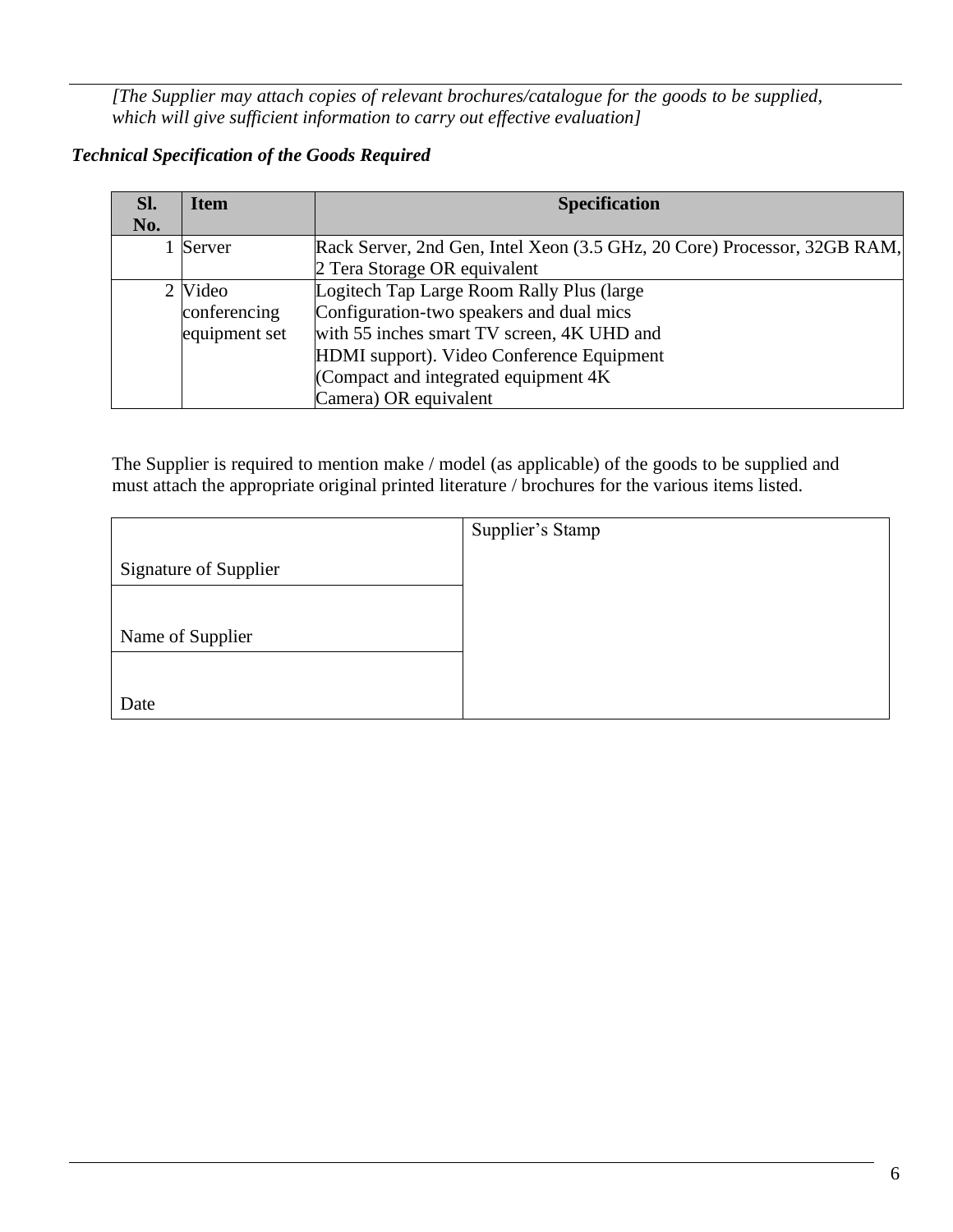#### **Documents required to be submitted as part of the Quotation**

#### *The bid submitted (emailed) by the bidder shall comprise the following:*

- (a) A duly completed and signed priced quotation as per the Schedule of Items and the Priced Quotation.
- (b) A valid Trade License<sup>3</sup>;
- (c) A valid Tax Clearance Certificate;
- (d) Bid- securing declaration
- (e) Technical Specification of the Goods to be supplied; and
- (f) Any other requirements specified in this document

#### *Terms and Conditions for the Supply of Goods and Payment.*

The Terms and Conditions hereinafter may only be varied with the written agreement of the Purchaser and no terms and conditions put forward at any time by the Supplier shall form any part of the Contract.

- 1. The Supplier shall be required to submit a performance security of 10% of the quoted price in the form of cash warrant, demand draft or unconditional Bank Guarantee issued by a financial institution located in Bhutan, which shall be furnished upon signing the contract. Performance security shall be valid till the end of warranty period and will be returned after the end of warranty period.
- 2. The supply of the goods shall be completed within *[30 days]* from the date of issue of the Purchase Order, or the signing of the contract (if applicable);
- 3. Payment of the Invoice shall be arranged by the Purchaser, within thirty (30) days upon submission of original Invoice and TPN number, against the actual supplied quantities of goods as listed in the Purchase Order.
- 4. The quoted price shall include all taxes, duties, insurance and any other costs involved and nothing extra shall be paid.
- 5. Any goods found defective during the warranty period shall be replaced/ repaired by the supplier at his cost. If the supplier fails to rectify and or replace the defective goods, the purchaser shall do it at the cost of the supplier.
- 6. The supplier shall pay liquidated damages at the rate of 0.1% per day for each day of delay to a maximum of 10% of the quoted price.
- 7. The Purchaser may, by written notice, terminate the Purchase Order (or Contract if applicable) in whole or in part at any time for its convenience:
	- a. if the Supplier fails to perform any other Terms and conditions specified with the Purchase Order, or exceeds the maximum amount of liquidated damages.
	- b. if the Supplier fails to perform any other obligation(s) under the Purchase Order, or
	- c. if the Supplier does not take any remedial action within a period of (7) seven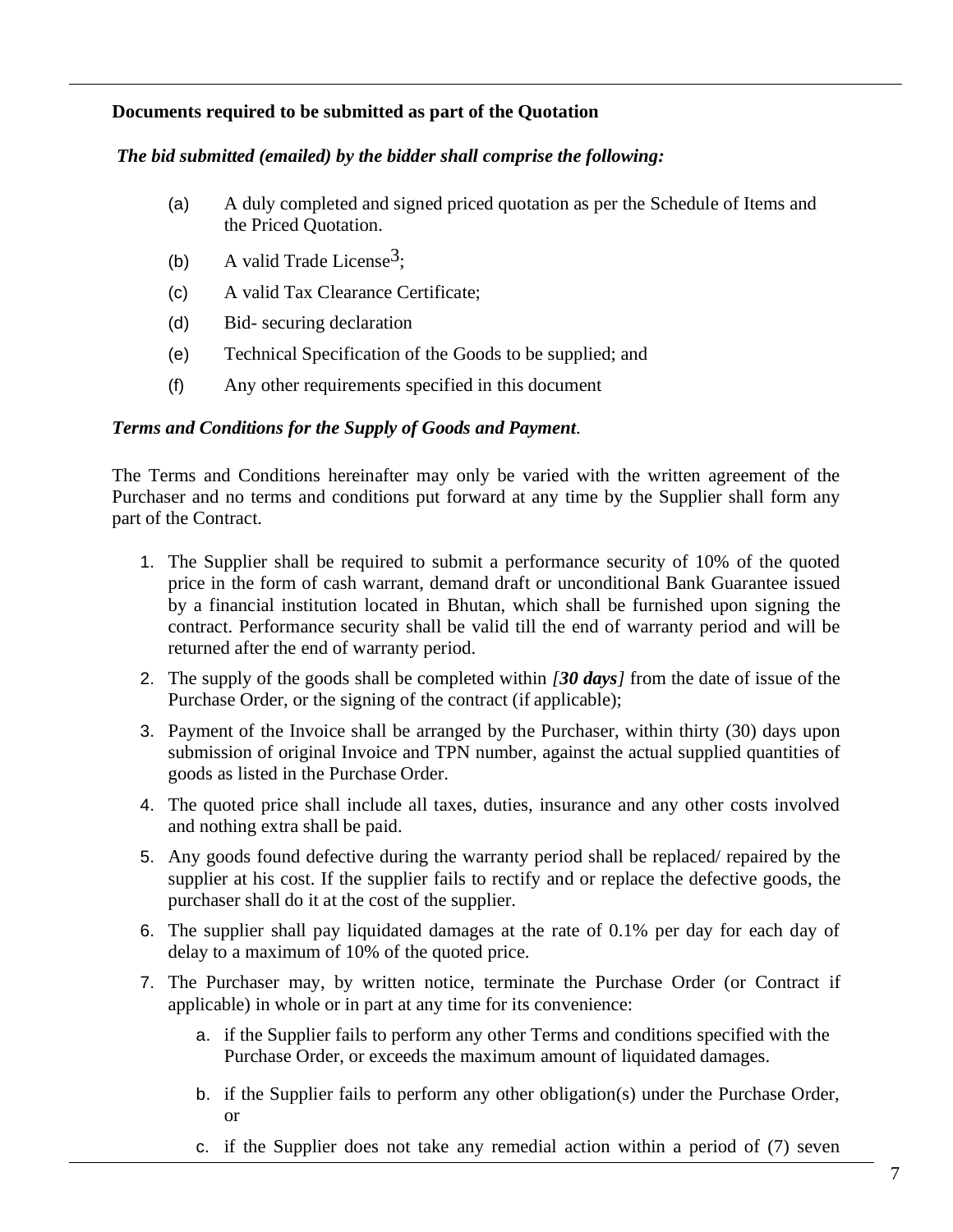calendar days after receipt of a notice of default from the Purchaser specifying the nature of the default(s), or

- d. if the Supplier, in the judgment of the Purchaser, has engaged in any corrupt or fraudulent practices in competing for or in executing the tasks under this Purchase Order; and
- 8. The Supplier shall provide the warranty, as stipulated in the Quotation document, for the goods to be supplied and confirm that if any faults are detected within the warranty period in the supplied/installed goods, the Supplier shall be bound to rectify the fault or replace the goods as the case may be. The security deposit shall be used to cover the cost of supplies not delivered or defective items not replaced or rectified.
- 9. The purchaser may procure any of the items from the open market in case the supplier fails to supply the goods within the stipulated time and realise the difference amount between the quoted price & market price from the security deposit.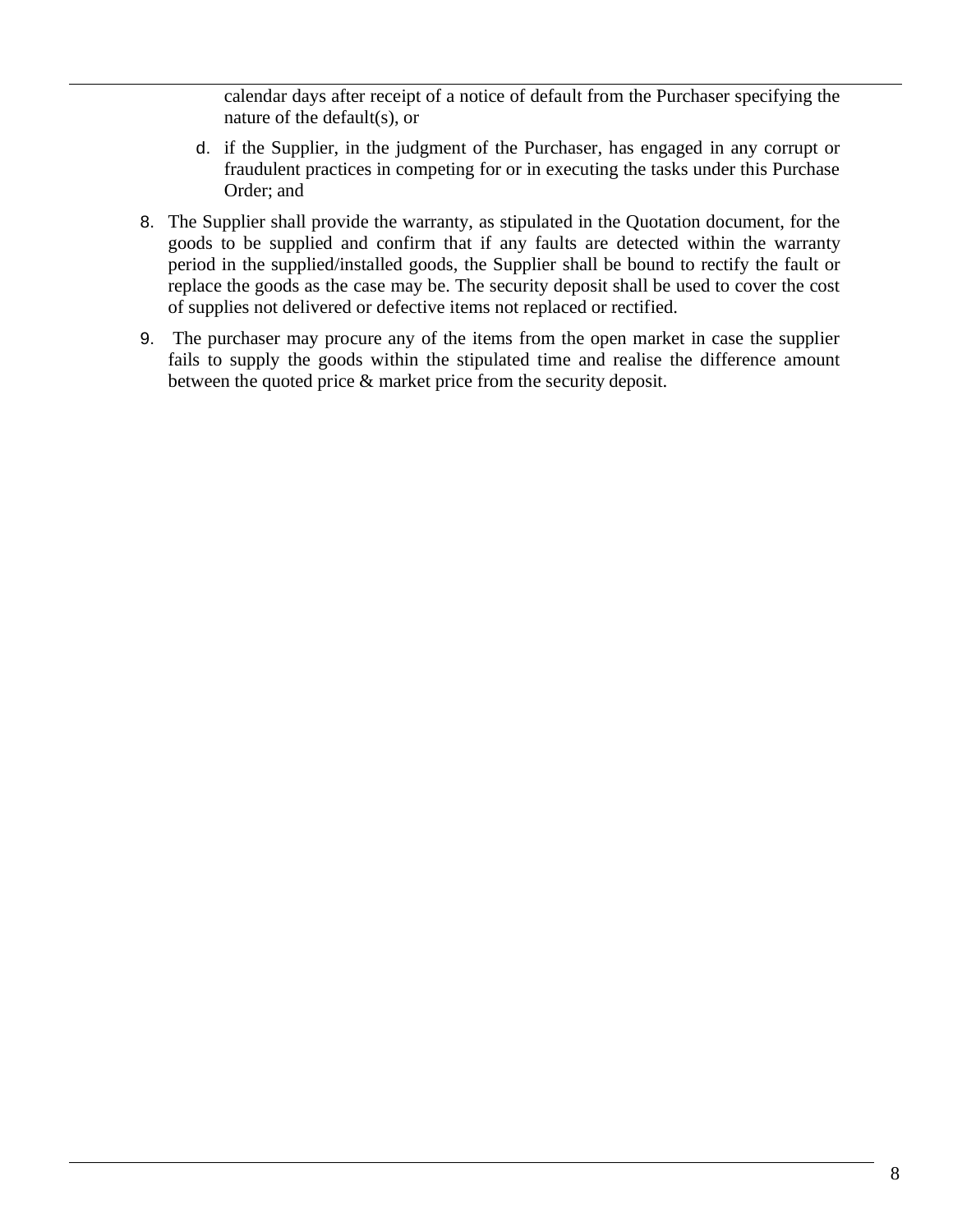#### **Bid-Securing Declaration**

Date:

IFB No.:

To:

We, the undersigned, declare that:

We understand that, according to your conditions, Bids must be supported by a Bid-Securing Declaration.

We accept that we are required to pay the bid security amount specified in the Bidding Data Sheet within 14 days of your instruction and failure to do so will automatically exclude us from being eligible for Bidding or submitting Bid in any contract with the Employer for the period of two years if we are in breach of our obligation(s) under the Bid conditions, because we:

(a) have withdrawn our Bid during the period of Bid validity specified by the Bidder in the

Form of Bid; or

- (b) having not accepted the correction of errors in accordance with the Instructions to Bidders; or
- (c) Having been notified of the acceptance of our Bid by the Employer during the period of Bid validity, (i) fail or refuse to furnish the performance security or (ii) fail or refuse to execute the Contract.

We understand this Bid-Securing Declaration shall expire if we are not the successful Bidder, upon the earlier of (i) our receipt of your notification to us of the name of the successful Bidder; or (ii) thirty(30) days after the expiration of our Bid.

Signed:

In the capacity of

Name: Name:

Duly authorized to sign the Bid for and on behalf of: \_\_\_\_\_\_\_\_\_\_\_\_\_\_\_\_\_\_\_\_\_\_\_\_\_\_

| Dated on     | day of | Corporate Seal (where |
|--------------|--------|-----------------------|
| appropriate) |        |                       |

Affix Legal Stamp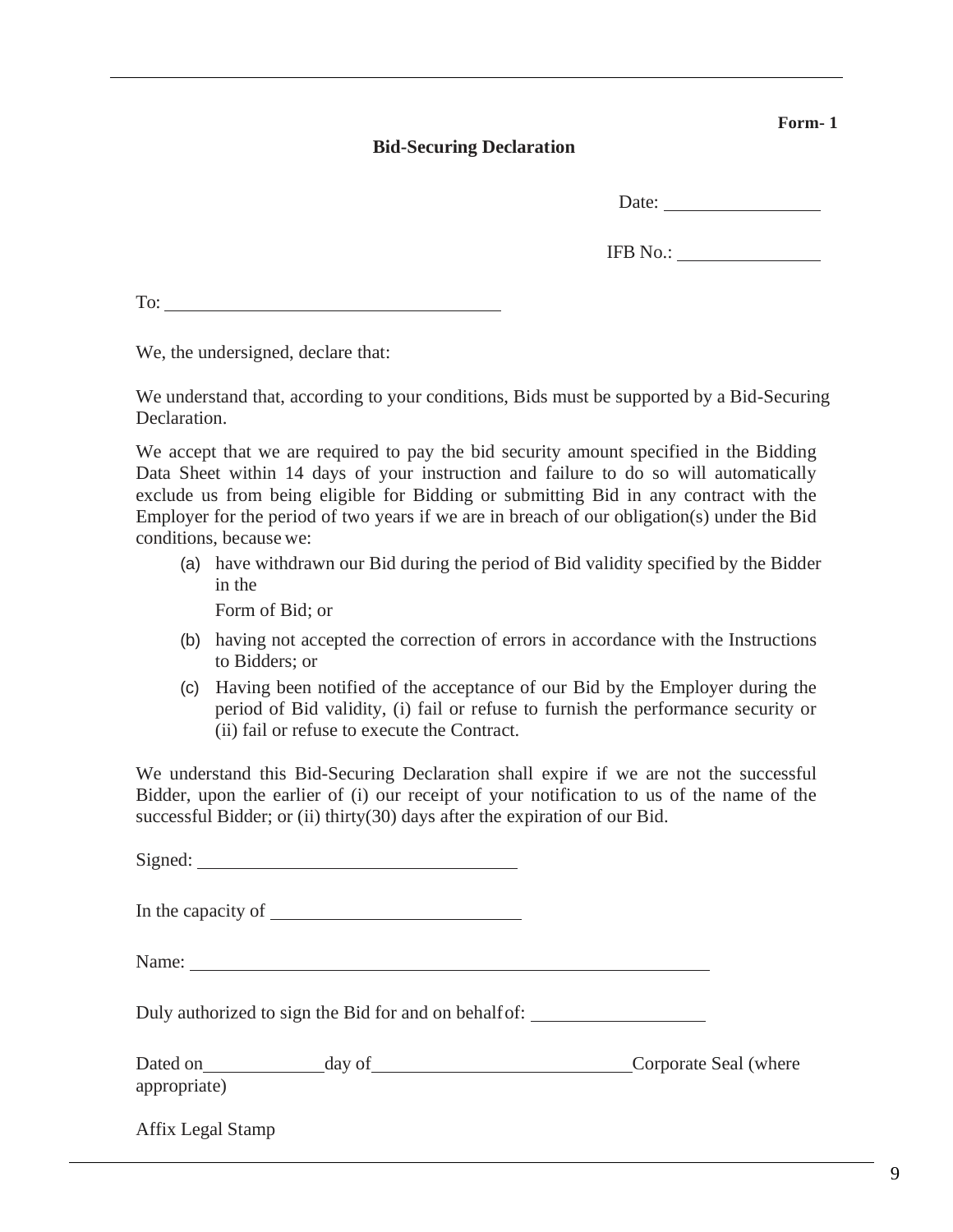#### **Performance Security**

*[The bank, as requested by the successful Bidder, shall fill in this form in accordance with the instructions indicated]*

Date: *[insert date (as day, month, and year) of Bid submission]* IFB No. and title*: [insert no. and title of bidding process]*

Bank's Branch or Office: *[insert complete name of Guarantor]* **Beneficiary:** *[insert complete name of Purchaser]*

**PERFORMANCE GUARANTEE No.:** *[insert Performance Guarantee number]*

We have been informed that *[insert complete name of Supplier]* (hereinafter called "the Supplier") has entered into Contract No*. [insert number]* dated *[insert day and month], [insert year]* with you, for the supply of *[description of Goods and related Services]* (hereinafter called "the Contract").

Furthermore, we understand that, according to the conditions of the Contract, a Performance Guarantee is required.

At the request of the Supplier, we hereby irrevocably undertake to pay you any sum(s) not exceeding *[insert amount(s) in figures and words]* upon receipt by us of your first demand in writing declaring the Supplier to be in default under the Contract, without cavil or argument, or you needing to prove or to show grounds or reasons for your demand or the sum specified therein.

This Guarantee shall expire no later than the *[insert number]* day of *[insert month] [insert year]*, and any demand for payment under it must be received by us at this office on or before that date. We agree to a one-time extension of this Guarantee for a period not to exceed *[six months] [one year]*, in response to the Purchaser's written request for such extension, such request to be presented to us before the expiry of the Guarantee.

*[signatures of authorized representatives of the bank and the Supplier]*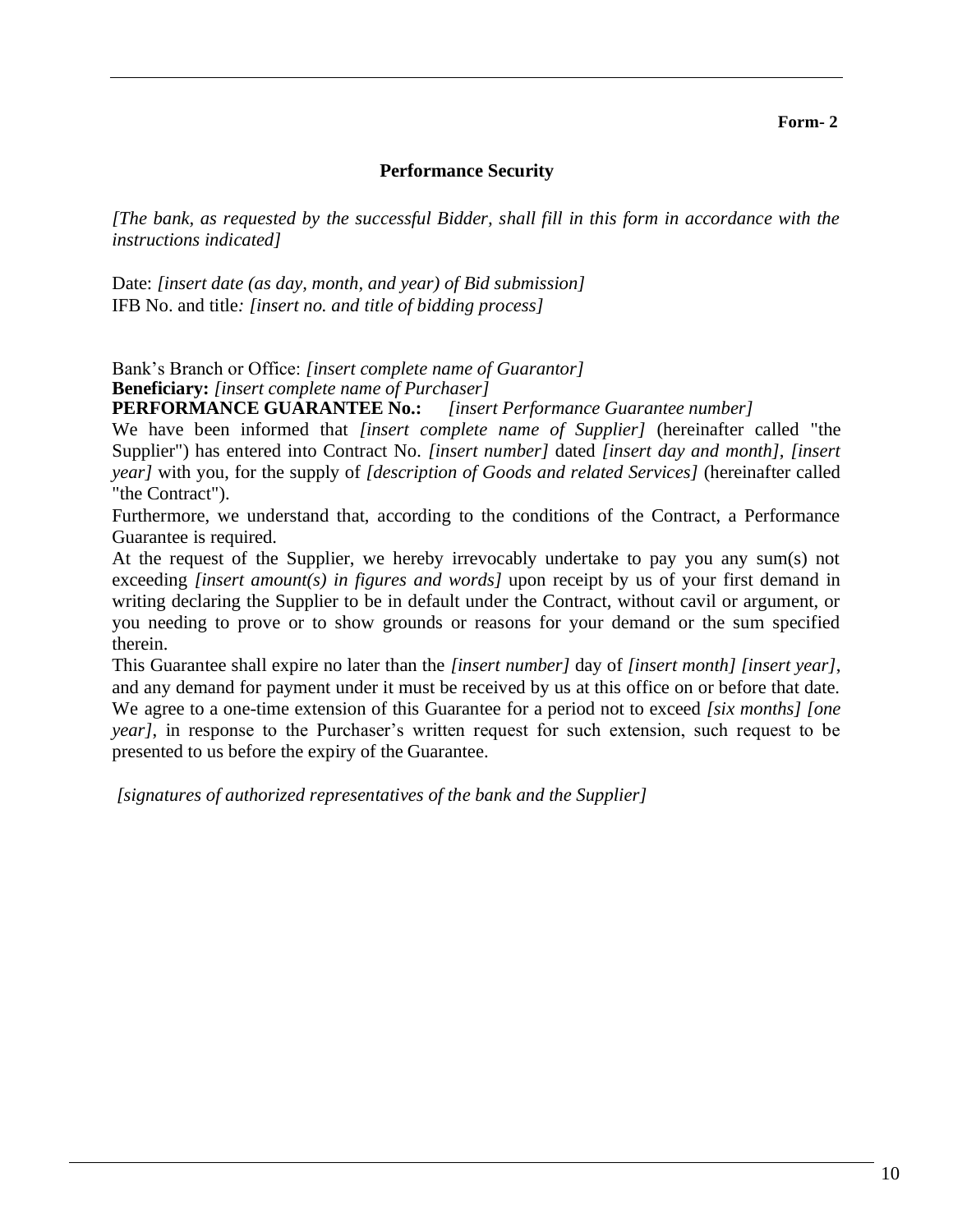#### **Contract Agreement**

*[The successful Bidder shall fill in this form in accordance with the instructions indicated]*

THIS CONTRACT AGREEMENT made the *[insert number]* day of *[insert month]*, *[insert* 

*year]*, BETWEEN

- (1) *[insert complete name of Purchaser]*, a *[insert description of type of legal entity, for example, an agency of the Ministry of .... of the Government of Bhutan, or corporation incorporated under the laws of Bhutan]* and having its principal place of business at *[insert address of Purchaser]* (hereinafter called "the Purchaser"), and
- (2) *[insert name of Supplier]*, a corporation incorporated under the laws of *[insert: country of Supplier]* and having its principal place of business at *[insert: address of Supplier]* (hereinafter called "the Supplier").

WHEREAS the Purchaser invited Bids for certain Goods and ancillary services, viz., *[insert brief description of Goods and Services]* and has accepted a Bid by the Supplier for the supply of those Goods and Services in the sum of *[insert Contract Price in words and figures, expressed in the Contract currency/ies]* (hereinafter called "the Contract Price").

#### NOW THIS AGREEMENT WITNESSETH AS FOLLOWS:

- 1. In this Agreement words and expressions shall have the same meanings as are respectively assigned to them in the Conditions of Contract referred to.
- 2. The following documents shall constitute the Contract between the Purchaser and the Supplier, and each shall be read and construed as an integral part of the Contract, viz.:
	- (a) This Contract Agreement;
	- (b) Terms and Conditions;
	- (c) Technical Requirements (including Schedule of Supply and Technical Specifications);
	- (e) The Supplier's Bid and original Price Schedules;
	- (f) The Purchaser's Notification of Award of Contract;
	- (g) The form of Performance Security;
	- (h) The form of Bank Guarantee for Advance Payment;
	- *(i) [insert here any other document(s) forming part of the Contract]*
- 3. This Contract shall prevail over all other Contract documents. In the event of any discrepancy or inconsistency within the Contract documents, then the documents shall prevail in the order listed above.
- 4. In consideration of the payments to be made by the Purchaser to the Supplier as hereinafter mentioned, the Supplier hereby covenants with the Purchaser to provide the Goods and Services and to remedy defects therein in conformity in all respects with the provisions of the Contract.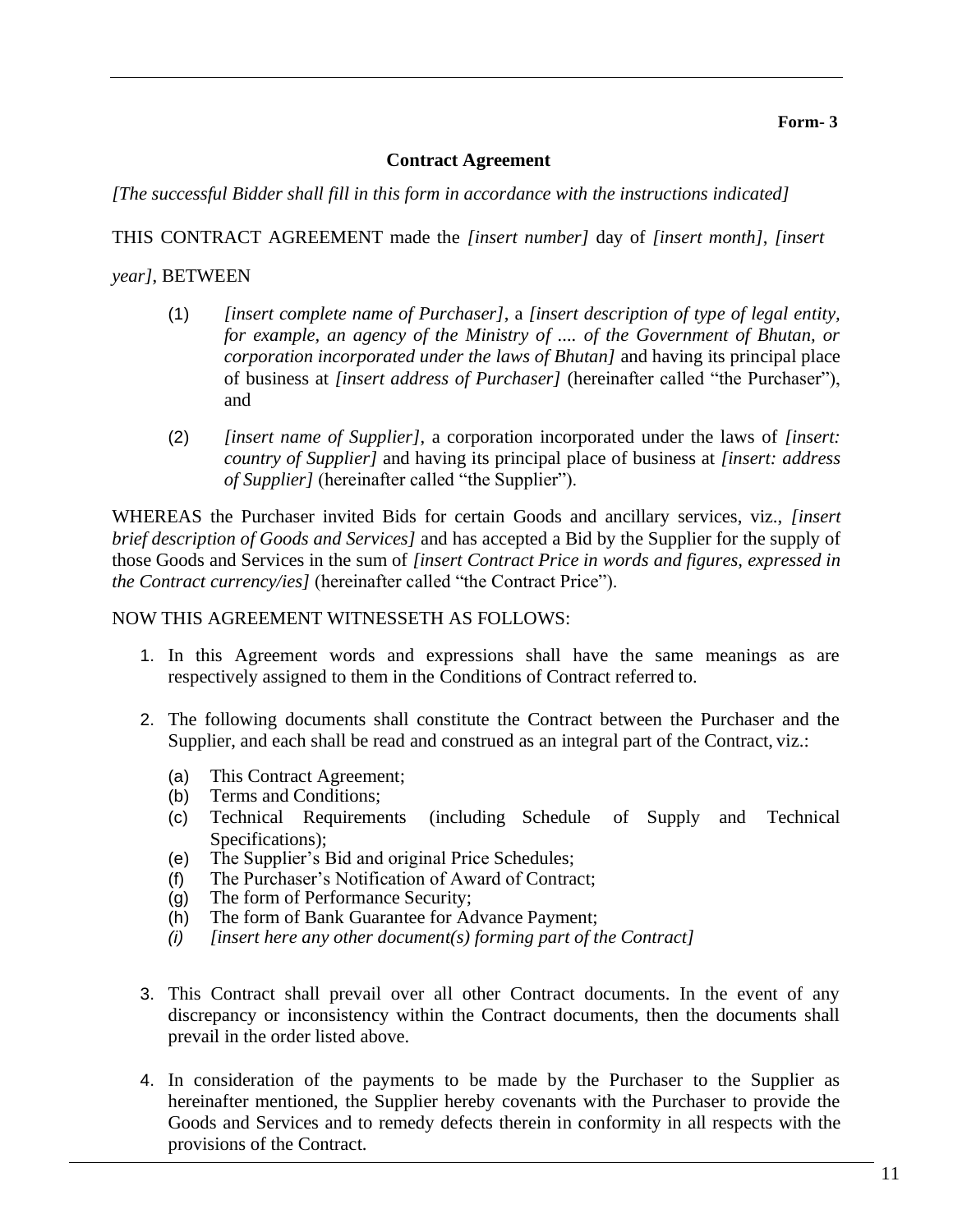5. The Purchaser hereby covenants to pay the Supplier in consideration of the provision of the Goods and Related Services and the remedying of defects therein, the Contract Price or such other sum as may become payable under the provisions of the Contract at the times and in the manner prescribed by the Contract.

IN WITNESS whereof the parties hereto have caused this Agreement to be executed in accordance with the laws of Bhutan on the day, month and year indicated above.

For and on behalf of the Purchaser

Signed: *[insert signature]* in the capacity of *[insert title or other appropriate designation]*

in the presence of *[insert signature] [insert identification of official witness]*

For and on behalf of the Supplier

Signed: *[insert signature of authorized representative(s) of the Supplier]* in the capacity of *[insert title or other appropriate designation]*

in the presence of *[insert signature] [insert identification of official witness]*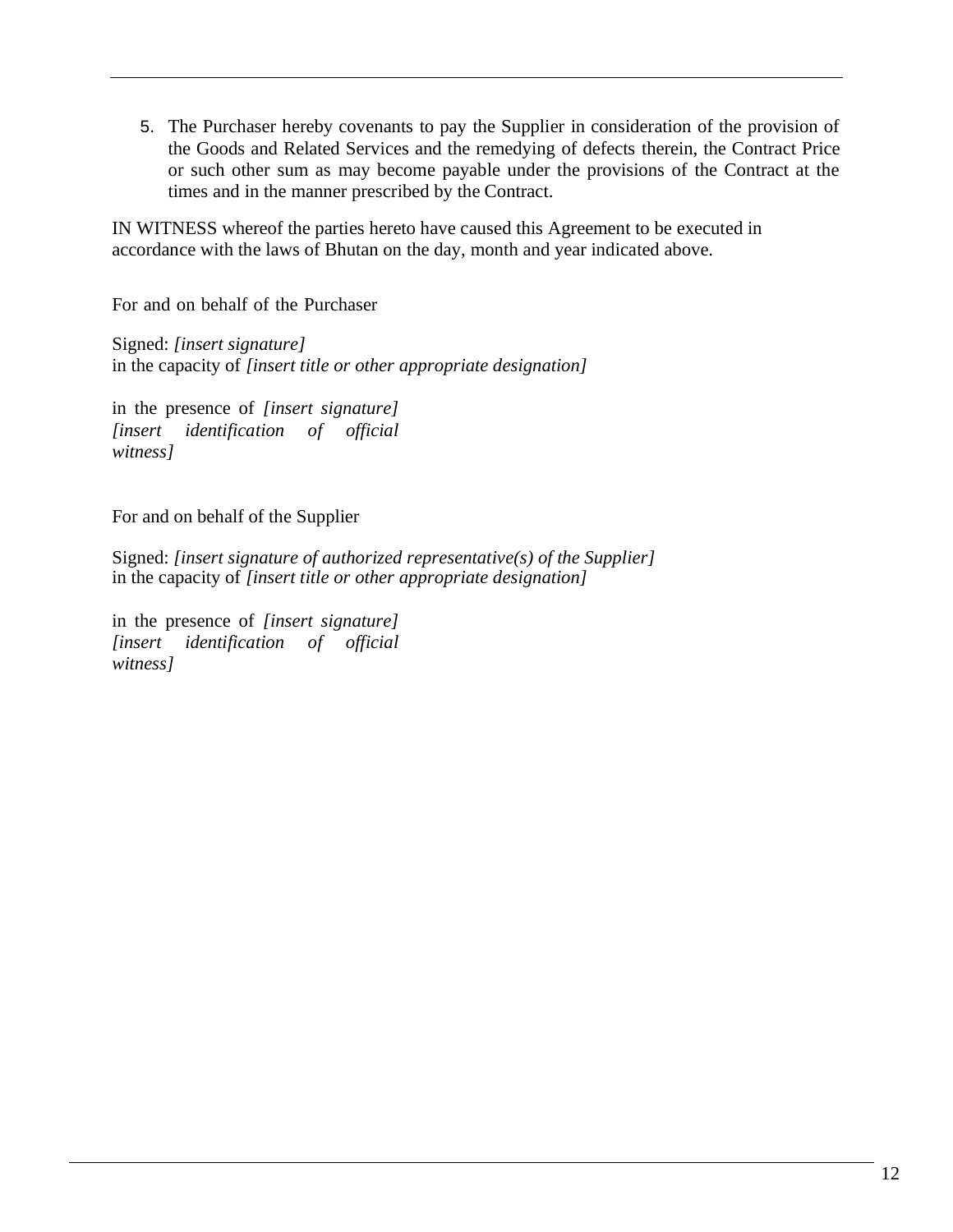#### **Bank Guarantee for Advance Payment**

*[The bank, as requested by the successful Bidder, shall fill in this form in accordance with the instructions indicated.]*

> Date: *[insert date (as day, month, and year) of Bid submission]* IFB No. and title: *[insert number and title of bidding process]*

*[bank's letterhead]*

**Beneficiary:** *[insert legal name and address of Purchaser]*

**ADVANCE PAYMENT GUARANTEE No.:** *[insert Advance Payment Guarantee no.]*

We, *[insert legal name and address of bank],* have been informed that *[insert complete name and address of Supplier]* (hereinafter called "the Supplier") has entered into Contract No. *[insert number]* dated *[insert date of Contract]* with you, for the supply of *[insert types of Goods to be delivered]* (hereinafter called "the Contract").

Furthermore, we understand that, according to the conditions of the Contract, an advance payment is to be made against an advance payment guarantee.

At the request of the Supplier, we hereby irrevocably undertake to pay you any sum or sums not exceeding in total an amount of *[insert amount(s) in figures and words]* upon receipt by us of your first demand in writing declaring that the Supplier is in breach of its obligation under the Contract because the Supplier used the advance payment for purposes other than toward delivery of the Goods.

It is a condition for any claim and payment under this Guarantee to be made that the advance payment referred to above must have been received by the Supplier in its account *[insert number and domicile of the account]*

This Guarantee shall remain valid and in full effect from the date of the advance payment received by the Supplier under the Contract until *[insert date<sup>4</sup> ].* We agree to a one-time extension of this Guarantee for a period not to exceed *[six months][one year]*, in response to the Purchaser's written request for such extension, such request to be presented to us before the expiry of the Guarantee.

*[signature(s) of authorized representative(s) of the bank]*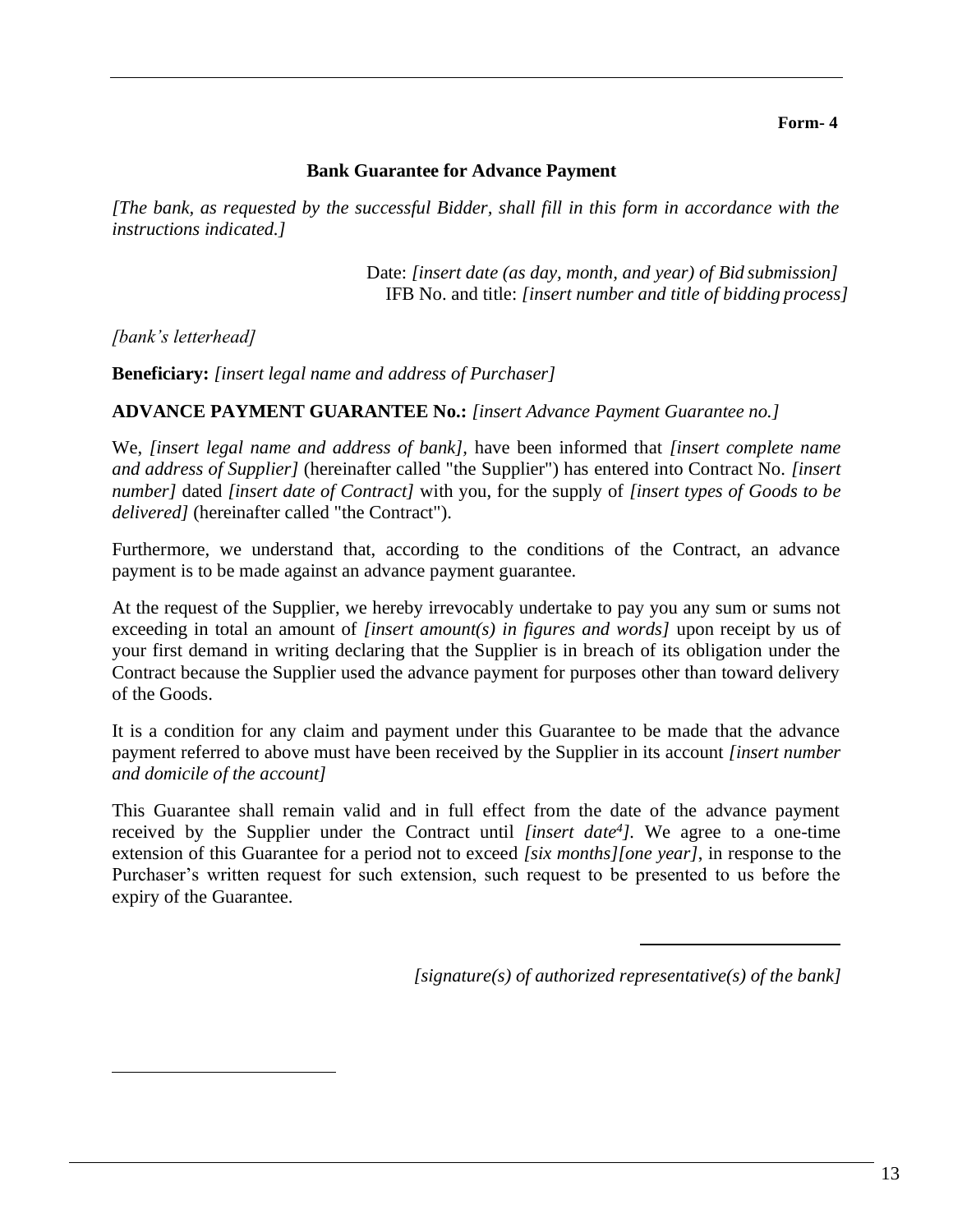#### [*Purchaser to use normal Letter Head format*]

| <b>Purchase Order No:</b>                 | <b>Purchase Order Date:</b>                                                                               |
|-------------------------------------------|-----------------------------------------------------------------------------------------------------------|
|                                           |                                                                                                           |
| From:<br>[name and address of Purchaser]  | <i>[Contact</i> ]<br>person,<br>Telephone Number<br><b>Fax Number</b><br>e-mail address]                  |
|                                           |                                                                                                           |
| To:<br>[name and address of the Supplier] | [Contact]<br>person,<br>Telephone Number<br><b>Fax Number</b><br>e-mail<br>address<br>supplier reference] |
| <b>Delivery date:</b>                     | <b>Order Value (Nu.):</b>                                                                                 |
| <b>Delivery terms:</b>                    |                                                                                                           |

#### **PURCHASE ORDER FOR THE SUPPLY OF GOODS**

The *[insert name of procuring agency]* has accepted your Quotation dated *[insert date]* for the supply of Goods as listed below and request you to supply the goods within the delivery date stated above, in the quantities and units and on these Terms and Conditions. For convenience a copy of your signed quotation is attached.

| <b>ORDER ITEMS</b> |             |                 |               |     |                |
|--------------------|-------------|-----------------|---------------|-----|----------------|
| Item<br>No         | Description | Supplier<br>Ref | Unit<br>Price | Qty | Total<br>Price |
|                    |             |                 |               |     |                |
|                    |             |                 |               |     |                |
|                    |             |                 |               |     |                |
|                    |             |                 |               |     |                |
|                    |             |                 |               |     |                |
|                    |             |                 |               |     |                |
|                    |             |                 |               |     |                |

In acceptance of this Purchase Order you are requested to sign below, at which time the Contract shall become legally binding upon both parties. You are also requested to confirm that you will be supplying the goods within the Delivery date mentioned above.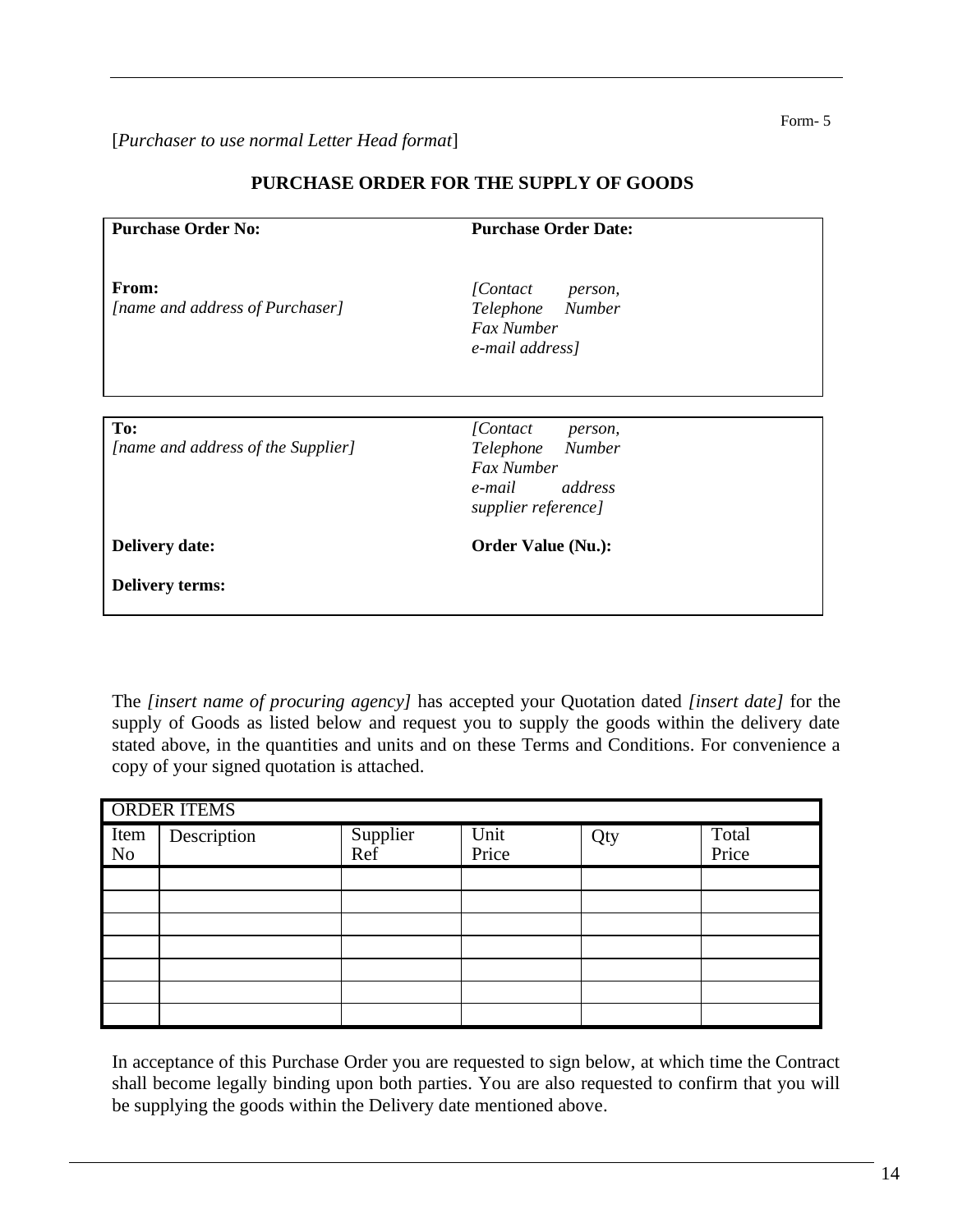| For the Purchaser: | Form-5            |
|--------------------|-------------------|
|                    | For the Supplier: |

| Signature   | Signature   |
|-------------|-------------|
|             |             |
|             |             |
| Print Name  | Print name  |
|             |             |
|             |             |
| Designation | Designation |
|             |             |
| Date        | Date        |